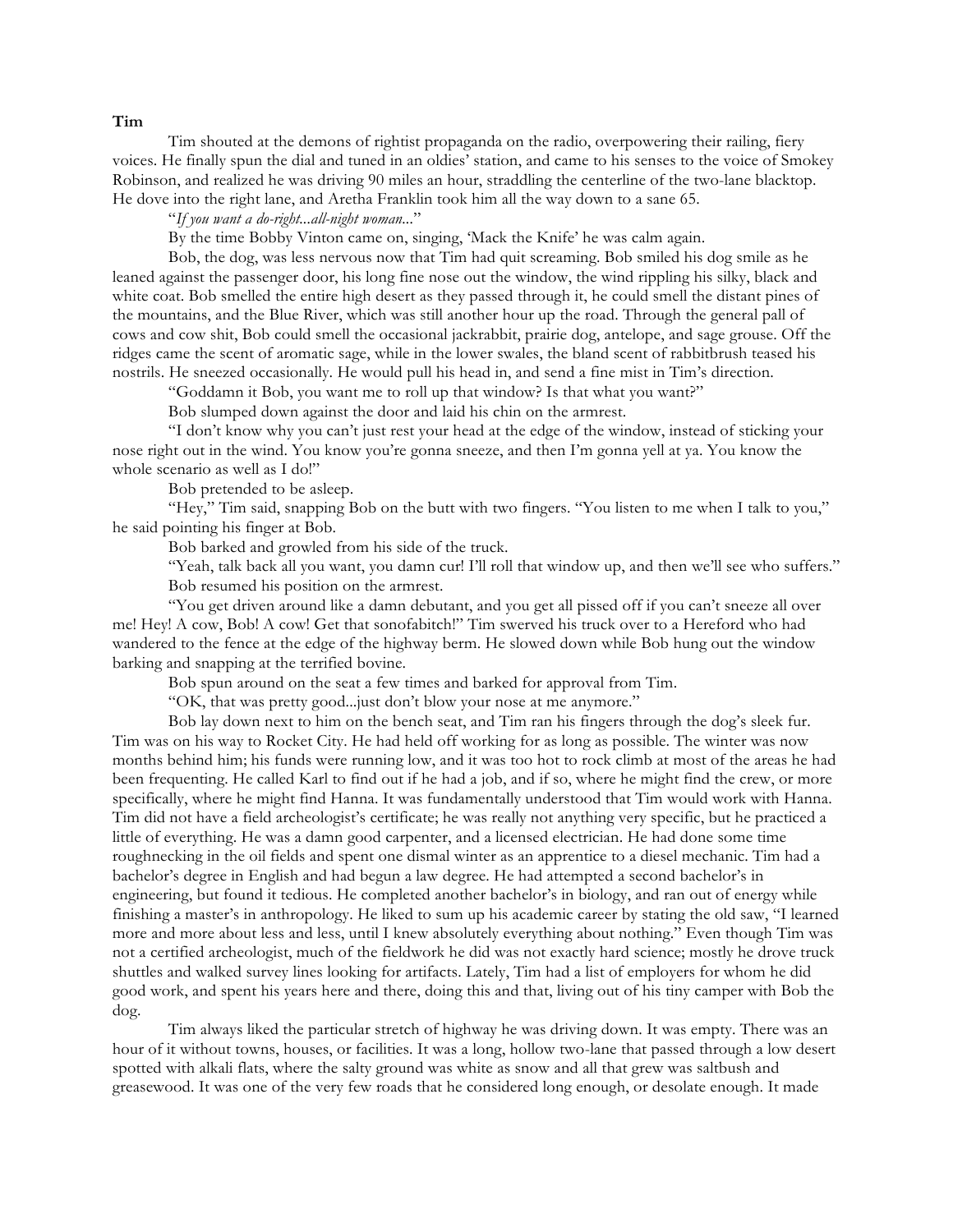him feel as he had once felt, nervous and uncertain, as he prepared for trips across the West; like shoving off to sea.

The huge treeless expanses had seemed larger when he was a young man, puttering along at 55 miles an hour in an old, green Volkswagen. Roads appeared longer and more vacant then. Time had moved more slowly.

That was when Babe was his dog, the dog of his adolescence, a little old terrier curled up asleep on the passenger seat. He and Babe crossed an ocean of highways and wore out two engines in that Beetle, in searing heat and howling blizzards, through mountains, and deserts, along four-lane highways and two-track dirt roads. They sometimes stopped for work, but that was only for gas money.

He and Babe had traveled down this road before, one vicious winter night. He had stopped and considered the blinking 'Road Closed' gate at the town of Rock Creek. A patchwork of black ice and dry tarmac formed a tenuous surface, and a howling wind ripped across the desert, raking snow and dust into blinding ground blizzards. But that was certainly no reason to close a road, and he had an alluring date to keep, so he looked both ways and went around the blinking barrier.

He drove on in his little capsule behind the faint glow of his speedometer, behind the weak stab of his headlights, into the blackness. He drove slowly, wondering where he might stay. He knew they would probably never make it to Felicidad. Babe was old by then and shivered on the passenger seat. He tucked his down vest around her and pulled his ski cap tighter around his head, burying his chin down deep in his parka. When the blinding ground blizzards swept across the road, Tim locked the wheel on its path, pushed in the clutch, and took his foot off the gas, coasting with faith, swallowed by a whirling maelstrom. Babe raised her head suspiciously until they passed through the dervish, and Tim accelerated the engine once again. Several times he drifted across the black ice, and again, with faith, he turned slightly into the slide, and straightened out the VW before it hit the dry, sticky blacktop.

Time passed slowly as he drove in and out of range of the fading AM radio stations, the odd stations that travel so distantly in the dark, as if they were nocturnal, a companion of night travelers, a friend to the Diaspora and dispossessed. WROK, 'The time-pieces from Tulsa'. KWST, 'The best of the West from Omaha'. 'Have Yourself a Merry Little Christmas' was the favorite of every station. Gaudy lights appeared and disappeared on distant ranch houses; wreathes and bows adorned the occasional mailbox and gateposts, like impotent parodies of hope and joy.

Perhaps it was the eve of Christmas Eve; maybe it was the eve of the eve of Christmas Eve. He couldn't remember. It must have been close, because he was sad and anxious about spending Christmas with an intended lover instead of family. When he had told his mother that he wouldn't be home until New Year's, she replied with silence.

He was nervous about the woman who'd invited him to Felicidad. She had cajoled and coerced him. He was afraid of realizing that she was merely an ideal whose allure would fade. He was afraid of the lie that he would ardently assume just to lie with her and smell the richness of her skin. He was afraid of being trapped at long clumsy dinners with her roommates and friends, and long evenings in Christmas houses whose lights burned brightly through the inky arctic nights, seemingly awaiting anyone but him.

Babe stood up and pranced in place in her seat, looking out from under his down vest. She sat up and stared into the shaft of the headlights, the vest slumping to the floor. Tim thought that the moan came at first from the tires as they passed over a different textured surface, but then he heard it next to him; he could see that it came from Babe. The sound grew and elevated in pitch until the radio was drowned and the VW was filled with Babe's mournful lament. He watched her with her eyes closed sweetly, her lips raised and parted delicately, the wail departing her body with the steam of her breath. As her howl continued, Tim feared she would asphyxiate from a lack of air, her life ebbing with one long lugubrious note. She stopped and looked at Tim, and then sat leaning against him.

"What is it, Babe? Are you sick?" He put his hand before her face, and she licked him reassuringly and grumbled softly. "Are you cold, Babe? Is it too cold in here?" Tim reached down and pulled the vest from the floor and tucked it around her. He felt that the heat of her body was warm and strong. He put his arm around her and pulled her snug against the side of his body. She lay down with her head in his lap. Anxiety gnawed at him and he knew that, unless conditions improved, Felicidad was out of range for the night. He could drive it, but there would be little sense in it. It'd be too awkward, standing on the steps,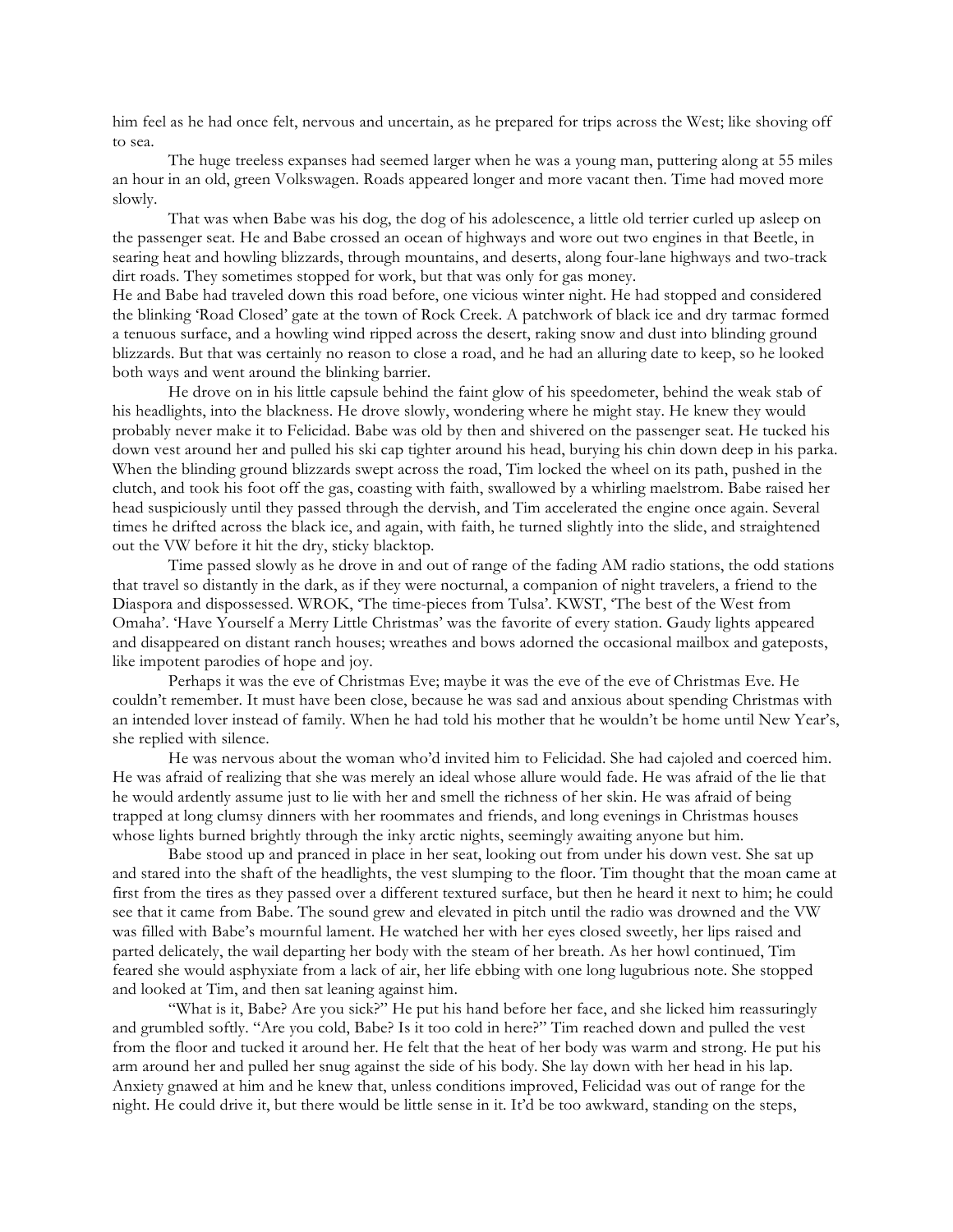pounding on the door in the middle of the night, a sleeping bag under one arm, and a frigid dog in the other. He thought he might call to see what his date thought of him coming in so late. He hated the idea of staying in a motel, sitting in a room, the pacing, watching TV, waiting for the morning, as if there was something he needed to stay ahead of, something that could close in on him during moments of immobility. Tim craned his neck and looked up at the sky. He saw that a few stars shone brightly. It was only the wind that caused the poor driving conditions. He realized how foolish and paranoid he was.

There were lights on the road ahead, and he felt relief that others also casually traveled on such a night. He noticed that the lights were stationary and wondered if a rancher had gotten stuck at the end of a driveway where the plows had bermed up the snow. As he approached, Tim could see that the headlights were angled off into the sky. Babe whined, retreated to her seat and howled her sad song. Tim's heart sank as a woman appeared, running into his headlights, her red, crazy hair flying wildly, one hand out to halt him, the other clutching at the lapels of her thin woolen jacket. She ran angrily up to the window as if accusing him, "That's not a deer up there!!! That's not a deer, you know!!!"

The wind leapt through the window, stinging his face with spindrift. "What's not a deer?" he asked rhetorically, but the answer was obvious from the truck on its side with the cab leaning against the bank of the elevated road, its door sprung, hanging back unnaturally.

"She's alive! What are you doing? She's still alive! Hurry!" Babe wailed woefully.

Tim stepped out into the biting wind. He reached back and grabbed his sleeping bag, which was loose in the back seat. The woman stood halfway between Tim and the shape at the edge of the highway, pleading with her eyes, motioning with her hands for him to change things. She hiccupped huge sobs. "I didn't know...there was no one here...." She choked. "Just the truck.... I ran over...I thought someone hit a deer...." She stood with her mouth agape and silence running out.

Tim saw the figure at the edge of the road, thrown so far from her truck. He knelt down beside the tiny woman there on the pavement, looking like a child. She was unconscious, sprawled and askew on the shoulder of the road, in her dungarees, and waist-length down jacket. Blood made parts of her face appear black in the night. She was hopelessly broken. His tiny first-aid kit was useless against this. He had no training for this. There was nothing he could do. He covered her with his bag. "Turn on the flashers of my car and go for help! Go find a phone! If you pass any plows, have'em radio!" The redheaded woman nodded obediently, ran off to her car and sped past seconds later, her taillights disappearing into a swirl of spindrift, harried by a vision she couldn't outrun.

He knelt down beside the victim there on the side of the road, spreading the sleeping bag over the woman's body, gently lifting her head into his lap. She was dying. The cold of the pavement sapped the life from her body. There was nothing to be done—moving her would kill her and waiting would kill her. There was no bandage or pill that would save her. She needed heat, and oxygen, and doctors. She breathed in fits and gasps. There was fluid in her lungs. Tim could hear it rasp as she breathed. He pulled the bag tightly around her and around his own legs as he sat with her. Streamers of snow snaked across the road and a small drift began to build on the lee side of the woman's body. When the wind faltered, he could smell her cologne. He could also smell the beery bar smell. She had been drinking with her friends, laughing, flipping back her shoulder-length hair, full of holiday cheer, perhaps eluding a hopeful suitor. But, then she slid on the ice and rolled her truck when her tires stuck on a dry patch of blacktop, and here she was, in the darkness, on the shoulder of a highway, with her head on the lap of a stranger.

Tim heard voices now and then. They carried across the prairie, back behind the din of the VW's engine. They called and whistled, and fell into rhythmic chants. The breeze came to him just so, and he realized that the woman's radio was still on, singing happily as her life was drawn away by the winter wind.

"*Jingle bell time, is a swell time, to dance the night away*."

Tim sat cross-legged at the edge of the road with the woman's head in his lap until his legs went numb. Babe watched him from the car, barking now and then. He thought of Felicidad, and of sitting on a couch in a warm house. He imagined that the woman with her head in his lap was the woman who invited him to Felicidad. He would sit on the couch and stroke her hair after her guests left, and her roommates had gone to bed. He stroked the broken woman's hair and whispered loving words to her, as she shivered uncontrollably. At one point the wind lulled, and the radio became acutely clear. It was Johnny Mathis. He sang, 'Chestnuts Roasting on an Open Fire'. The young woman gasped and sighed softly as if it might be her